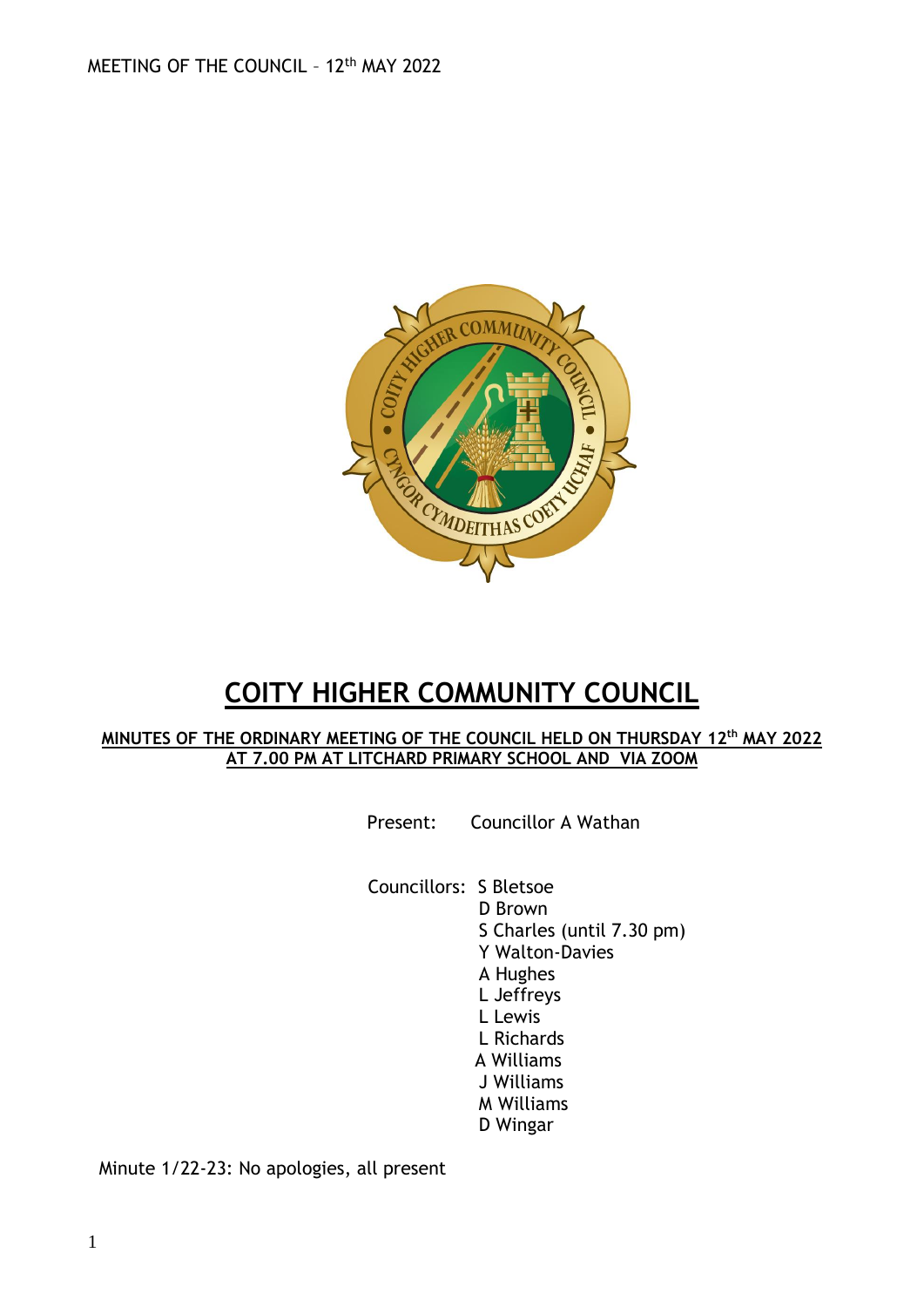## 2/22-23 D**ECLARATIONS OF INTEREST**

| Councillor             | ltem                                    | Minute          | <b>Interest</b> | Speak/Vote |
|------------------------|-----------------------------------------|-----------------|-----------------|------------|
| Steve Bletsoe          | <b>BCBC Matters</b><br><b>BTCouncil</b> | All<br>relevant | Member          | No/No      |
| Alan Wathan            | <b>BCBC Matters</b>                     | All<br>relevant | Member          | No/No      |
| Amanda Williams        | <b>BCBC Matters</b>                     | All<br>relevant | Member          | No/No      |
| <b>Martin Williams</b> | <b>BCBC Matters</b>                     | All<br>relevant | Member          | No/No      |

#### **3/22-23 COMMUNITY AWARD PRESENTATION 2020/21**

The Chair welcomed the Community Award winner for 2020/21 Roger Bryan to the meeting, who was accompanied by his wife Nicky. Mr Bryan had been nominated for his work in litter collection around Coity Higher and is part of the Pride in Coity group of volunteers which are made up of volunteers from Coity and Litchard. Mr Bryan was presented with a shield and a gift and Mrs Bryan was presented with flowers.

## 4/22-23 **TO RATIFY THE MINUTES OF THE APRIL 2022 ORDINARY MEETING**

The Minutes of the April 2022 Ordinary Meeting were presented for approval.

**Resolved: The Minutes were accepted and approved as a true record of the meeting and were signed by the Chair.**

#### 5/22-23 **TO CONSIDER MATTERS ARISING FROM THE APRIL 2022 ORDINARY MEETING**

#### **Minute 160 To Consider Matters Arising from the March 2022 Ordinary Meeting**

**Bin Provision:** Rights of Way have requested further information on the proposed location for the additional bin on the black path, which the Clerk had supplied.

**Queen's Jubilee:** The Clerk had previously been asked to look for commemorative items to mark the Queen's Jubilee and she had circulated a bespoke leather bookmark showing the jubilee crest and the council's name. a quote for 1,000 had been obtained of £530 as a guide.

**Resolved: The information and action of the Clerk were noted and accepted. The Clerk was asked to approach both Coety and Litchard Primary Schools to ask if they'd like to receive one for each child in their schools as a gift and order accordingly. The Clerk was also asked to see if Ramblers Cymru would be happy to place a bench on the black path.**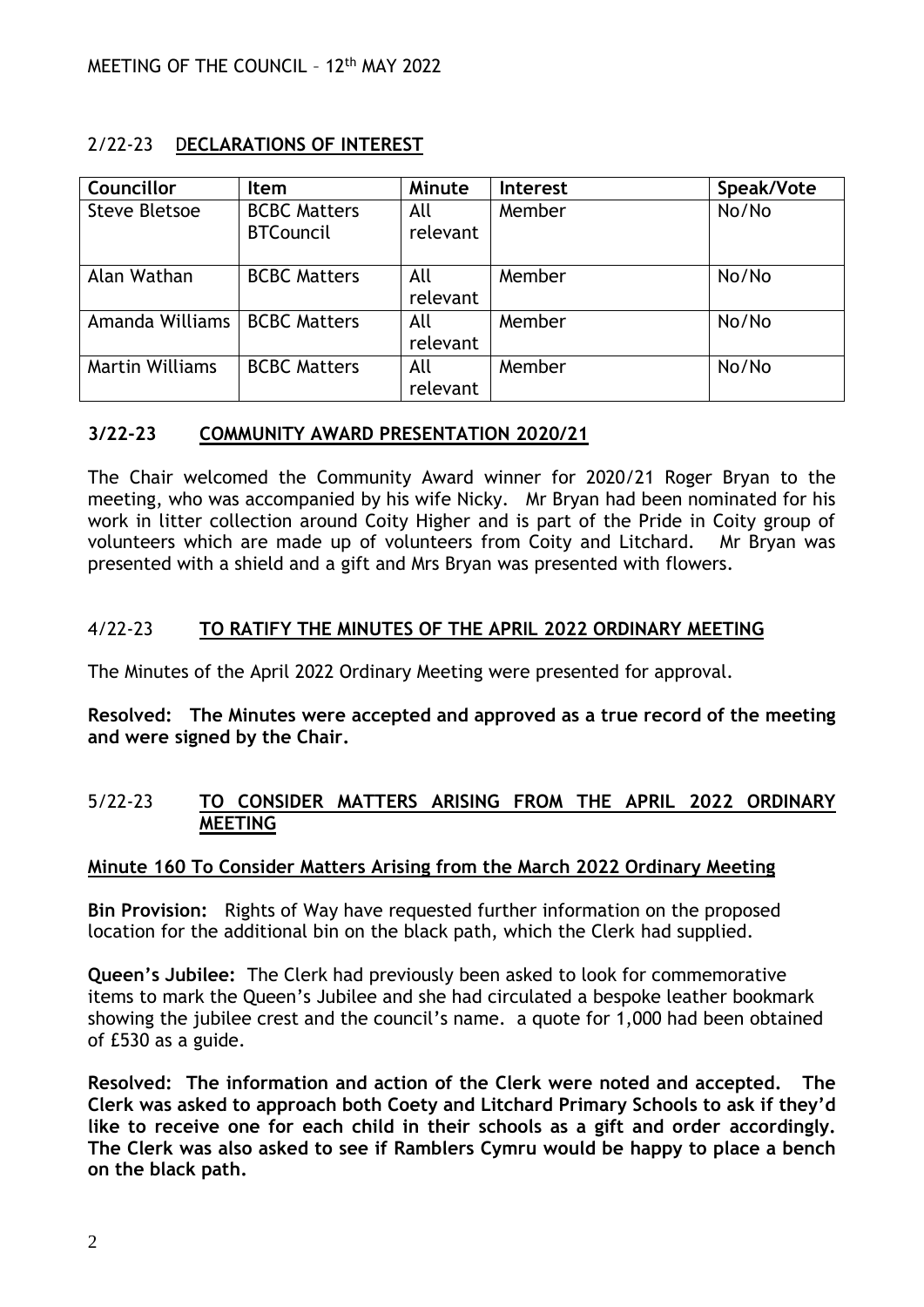Note: Councillor S Charles left the meeting at 7.30 pm

#### 6/22-23 **SAFER ROUTES MEETING UPDATE**

Councillor Martin Williams gave an update on the meeting. The Clerk informed Members that BCBC's internal funding application for the feasibility study for a pavement at Heol Spencer had been successful and an external consultant will be appointed shortly to handle the study.

#### **Resolved: The information was accepted.**

#### **7/22-23 PROJECT UPDATES**

The Clerk gave a full update on the progress of projects.

#### **Speed Warning Sign:**

The post has now been installed at the top of Heol Spencer and as soon as the sign itself arrives it will be installed.

#### **Coety Field:**

The fitness/assault course is due to be installed the end of May. The Clerk would speak to the farmer regarding access for the contractors via the field. A suggestion was made that a future project could be improvements to the path between the castle and church to enable better access to the field.

#### **Bollards Litchard Cross:**

These have now been installed by BCBC at no cost to the Community Council. A complaint about their installation by a local resident has been received by BCBC.

#### **Play Areas:**

**Joslin Play Area:** Llanmoor Homes have published a press release on the asset transfer and the Clerk had emailed a copy to al Members.

**Heol y Groes Play Area:** the fencing between the play area and school is broken and the school are obtaining a quote for the work.

Play Area Work Following Inspections: The Clerk had obtained a quote for all the work identified, although none was urgent.

**Heol Mair Play Area:** The Clerk was informed that Persimmon own this land.

#### **Benches:**

The Clerk updated Members with the situation regarding permissions to date. BCBC had suggested that the bench for Heol Spencer could be put on land just inside the safety barrier, but it was noted that this is Persimmon land and permission would be needed from them.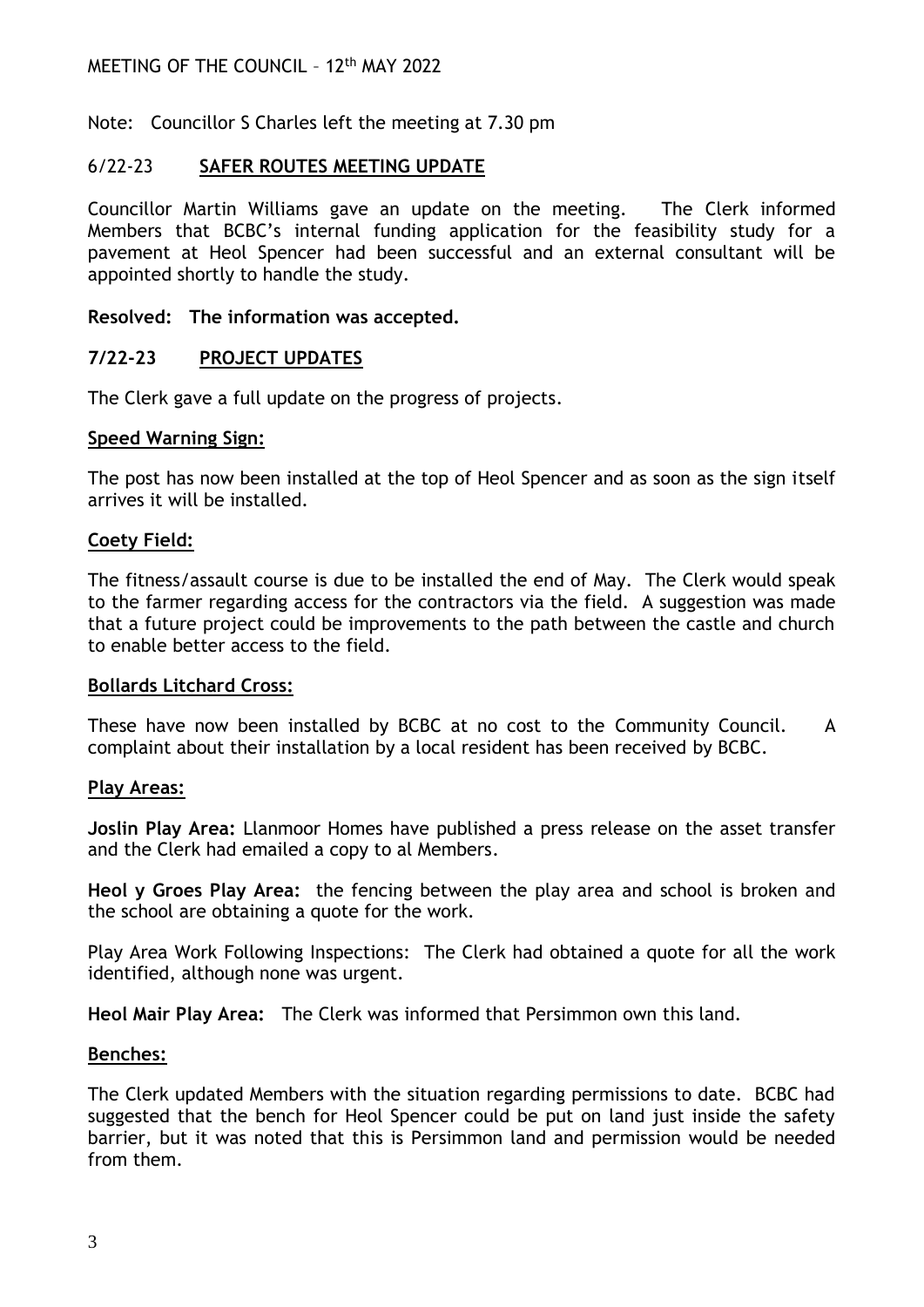The 3 Queen's Jubilee benches should be delivered within weeks and the Clerk updated Members on permissions which had all been granted.

## **Asset Transfers:**

The CAT Officer has offered to fund a condition survey on Coity Higher Community Centre.

## **Ramblers Project:**

A local paths and maps training course is being organized for the community and volunteers from Pride in Coity will attend and it will be advertised to the public. A Footpath Maintenance and Wildlife Identification event to highlight one of the new paths to wellbeing routes which will include a walk an introduction to the INaturalist app and an introduction to footpath maintenance including the use of hand tools is also being organized.

**Resolved: All information and action of the Clerk were noted. The quote for the play area work would be put on the Finance Committee agenda. The Clerk was asked to organize the condition survey on the Community Centre. The Clerk was asked to provide Councillor Walton-Davies with the information on the planned routes.**

## **8/22-23 DEFERRED DECISION ON FLORAL DISPLAY COITY**

A photo of an area in Coity had been circulated to Members. Councillor Williams asked at the April meeting if a future council could consider some sort of floral display in this area. The Clerk had been tasked with visiting the site to consider what could be placed there and the findings and other ideas were discussed.

**Resolved: It was agreed that the Clerk would look into placing a bin, 3 tier planter, bench and in the autumn it would be considered as a place to plant daffodils.**

## **9/22-23 SCHOOL COMMUNITY AWARDS 2022**

The Clerk asked Members if they wished to run this scheme again this year? She explained the scheme to new councillors.

**Resolved: It was agreed to run the scheme in both primary schools again this year. The Clerk would organize it and arrange the trophies and £50 of vouchers for each school.**

## **10/22-23 REQUEST FOR FINANCIAL ASSISTANCE ST MARY'S CHURCH**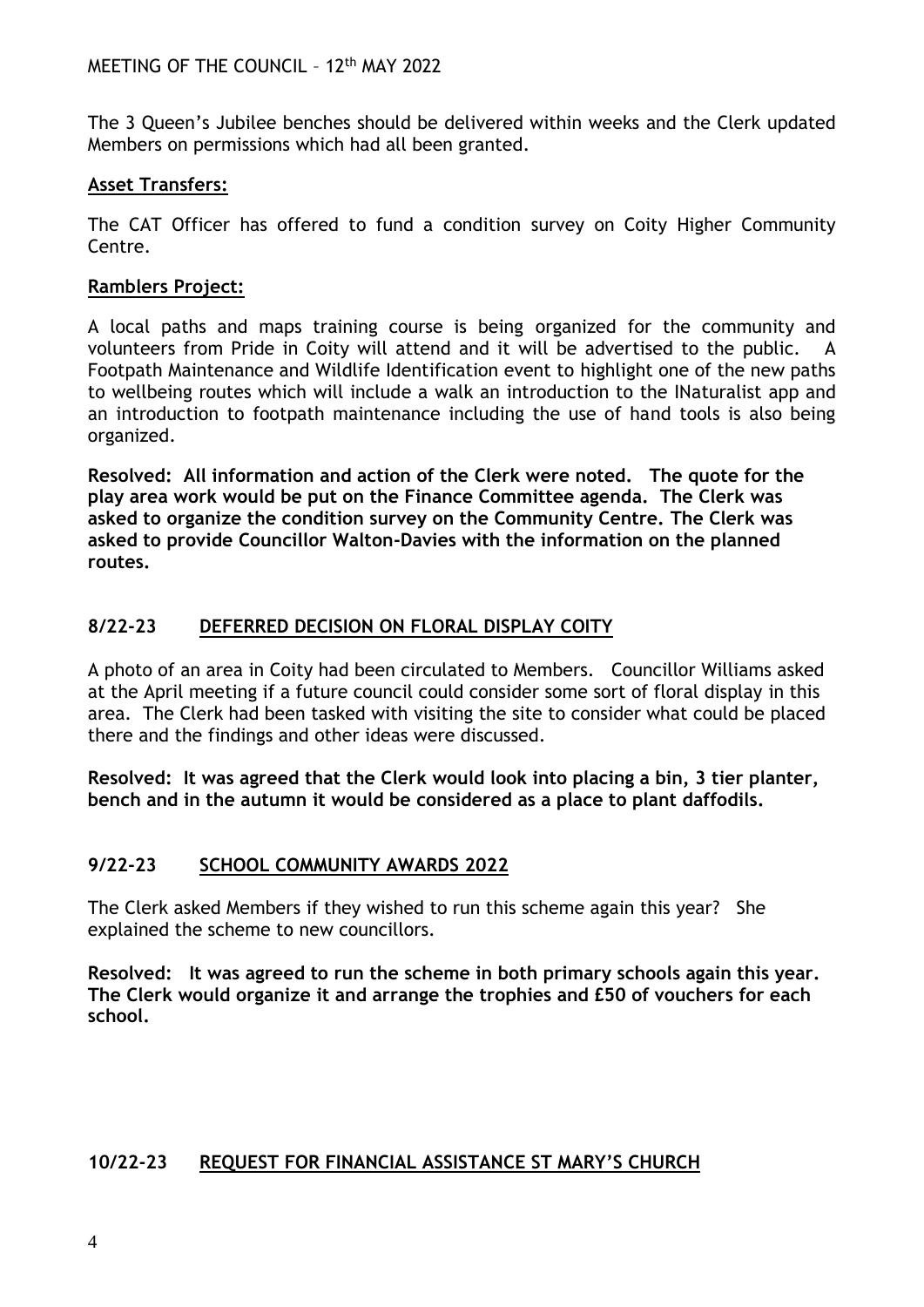A request had been received from St Mary's Church for financial assistance to point the wall behind the council's war memorial at Heol yr Ysgol and this was discussed.

**Resolved: As the wall forms the rear of the war memorial it was agreed to offer a donation of £250 towards the work and for one Member to speak to the Church regarding the quote to offer advice.**

## **11/22-23 FINANCE & ACCOUNTS**

**Note:** The Assistant Clerk/Finance Officer joined the meeting for this item on the agenda via phone/loudspeaker.

## 1.Payment of Cheques

Authority was requested for the payments of all the cheques listed on the expenditure sheet and the additional expenditure sheet which was included with the consent of the Chair.

#### 2.Budget Monitoring, Accounts & Budgets

The Assistant Clerk ran through the budget monitoring sheet and answered any questions raised. The budget monitoring report April March 2022 was included in the meeting papers.

**Resolved: All information was noted and authority was given to the Clerk to make the agreed payments.**

## **12/22-23 MEMBER REPORTS**

No reports were made.

# **13/22-23 BOROUGH COUNCIL UPDATES**

Councillor Amanda Williams gave an update on replacement street signs, building works at Litchard Hill, referrals made for Hendre, update on landscaping and plans from Persimmon, the lack of progress on the repair of the street lights in Parc Derwen, drain issue referrals, a planning application by a chiropractor and an update on Ukranian refugees now living in the ward and that school applications for the refugee children are the same criteria as for Welsh children.

## **Resolved: All information was noted.**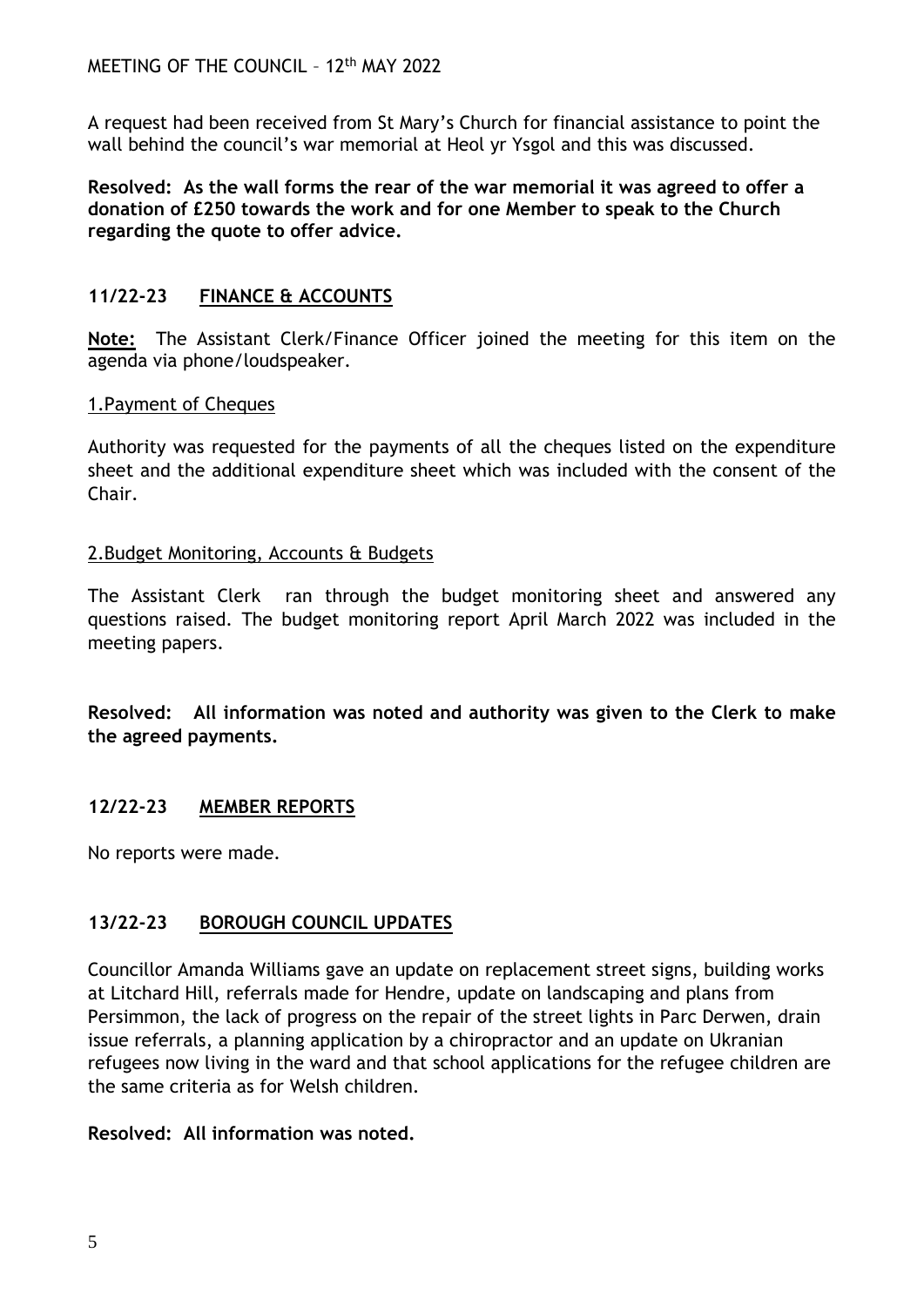# **14/22-23 CLERK'S REPORT**

#### **Autumn Bulb Order:**

The Clerk asked if the council intended to continue with its bulb planting scheme in the autumn as the bulb order would need to be made soon.

## **Code of Conduct Training:**

Two councillors had received training on 11<sup>th</sup> May, two were booked for the 18<sup>th</sup> and 2 had yet to book.

#### **New Councillor Training:**

The Clerk informed new Councillors that this training is available and anyone wishing to attend should request a booking via her.

#### **Draft Training Plan 2022/2023:**

The Clerk informed Members of tree training courses for councillors. Two free places are available for 4 different modules. The Clerk would be drafting a training plan for 2022/23 in time for the June meeting and asked Councillors to let her know if they have any training requests. Councillors Jeffreys and A Williams made requests.

**Resolved: All information and action of Clerk was accepted. It was agreed to continue with the bulb planting and the Clerk was asked to order 10 x 25kg sacks of bulbs – 2 for each ward, 1 for Litchard Primary School, 2 for Pride in Coity to plant in Parc Derwen and 1 for the land identified in item 8 on the agenda.**

## **15/22-23 CORRESPONDENCE**

All correspondence was noted. With the consent of the Chair some additional correspondence received after the meeting papers were distributed, was included

The Clerk drew Members' attention to the following:

- Ramblers Cymru newsletter including a mention of Coity Higher CC's successful funding application.
- Feedback following the last newsletter from a Litchard resident
- Kids Cancer Charity financial request

**Resolved: The information was noted. The Clerk was asked to defer the financial request to March 2023.**